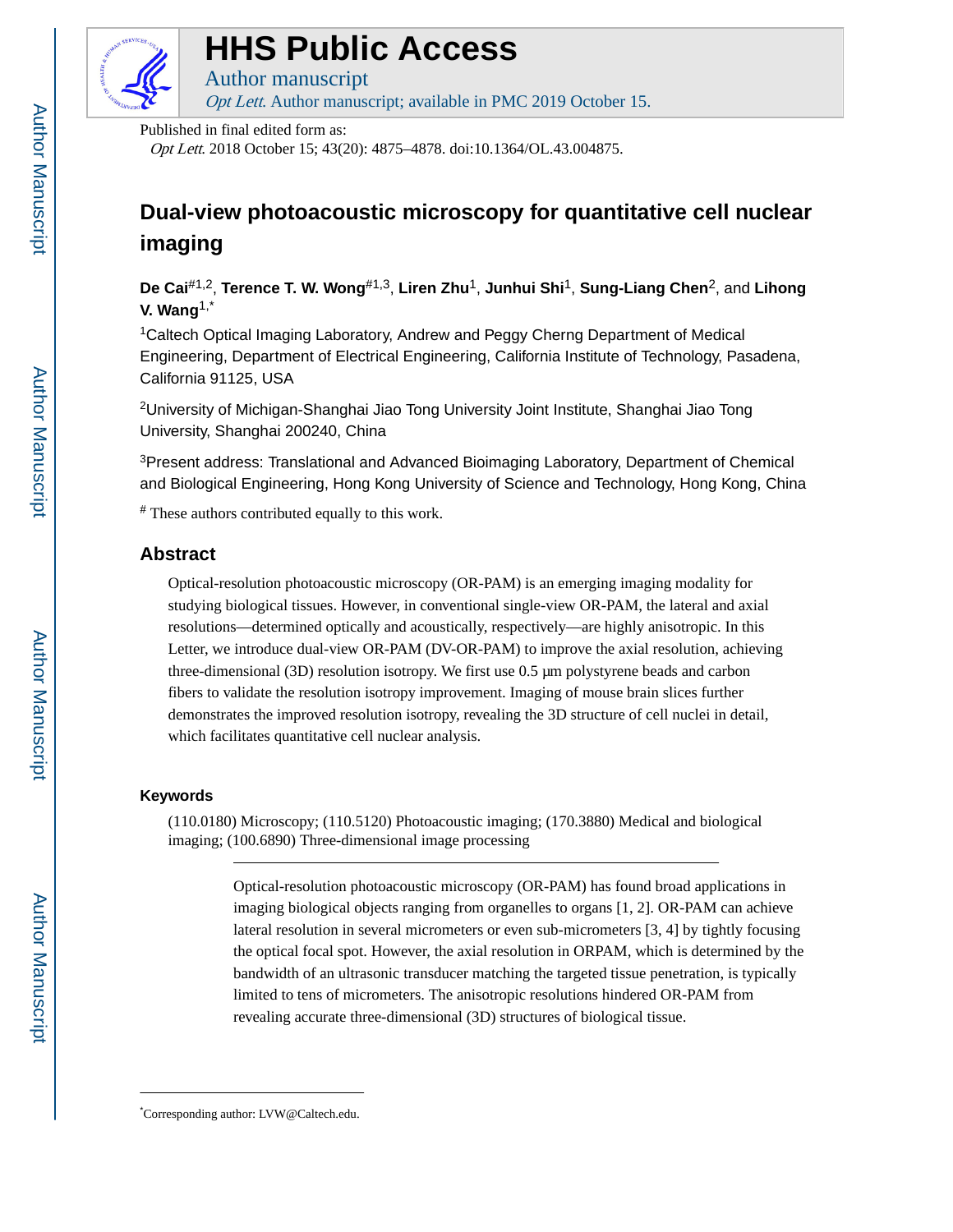OR-PAM with ultraviolet laser illumination has recently been exploited to image human breast and mouse brain tissues with specific cell nuclear contrast for cancer diagnosis and intraoperative margin assessment as well as for basic research in neuroscience [5–8]. The resolution anisotropy in OR-PAM with ultraviolet laser illumination is particularly severe due to the finer optical lateral resolution enabled by the shorter laser wavelength (e.g., 0.33 μm lateral resolution versus 48 μm axial resolution [5]).

In recent years, different approaches have been developed to enhance the axial resolution, thus improving the resolution isotropy of OR-PAM. Wide bandwidth ultrasonic transducers [9] and optical ultrasonic detectors [10] have been utilized for high-frequency ultrasonic detection to refine axial resolution, yet the severe attenuation of high-frequency acoustic waves in biological tissue limits the imaging depth and working distance. Although the Weiner deconvolution algorithm has also been utilized to improve the axial resolution, the improvement is not significant due to the stringent signal-noise ratio (SNR) requirement [11]. Moreover, optical sectioning has been achieved in OR-PAM by nonlinear effects such as two-photon absorption [12] and Grüneisen relaxation [13, 14]; the imaging speed, however, is reduced owing to the need for additional depth scanning. Multi-view optical illumination has been applied in both light sheet fluorescence microscopy [15, 16] and OR-PAM [17, 18], to improve the resolution isotropy. In particular, in the previous demonstration of multi-view OR-PAM [17], the sample was required to be rotated to achieve multi-view optical illumination, which may introduce undesirable movement of the sample. Furthermore, the previous work [17, 19] proved that dual-view is sufficient in providing isotropic resolution on the condition that a complementary, perpendicular view is acquired and properly merged.

In this Letter, we report dual-view OR-PAM (DV-OR-PAM) with ultraviolet laser illumination, developed to improve resolution isotropy. The schematic of DV-OR-PAM is illustrated in Fig. 1. The 5-mm-diameter UV laser beam (Wedge-HF-266, 266-nm wavelength, Bright Solutions SRL) is split into two orthogonal beams, named as the left and right view laser beams hereafter. The two beams are then focused onto the sample from below, each by an aspheric lens with an NA of 0.29 (AFL25–40-S-U, asphericon GmbH). The ultrasonic waves generated inside the sample through the photoacoustic effect are detected by an ultrasonic transducer (V358-SU, 50-MHz central frequency, 88% bandwidth (one-way), Olympus NDT, Inc.) with a homemade concave lens at the front to provide acoustic focusing. After electrical amplification (56 dB, two ZFL-500LN+, Mini-Circuits, Inc.), the signal is digitized by a data acquisition card (ATS9350, Alazar Technologies, Inc.) at a sampling rate of 500 MS/s and sent to a computer for afterward processing. Each A-line signal is converted to a depth-resolved profile by taking the envelope. The water tank with the sample is raster scanned with a step size of 0.31  $\mu$ m on the x-y plane by a motorized scanning stage (PLS-85, PI miCos GmbH) to obtain a single-view 3D image (e.g., the left view). The sample is then re-scanned with the same configuration but with the right view laser beam to obtain an orthogonal-view 3D image.

The axial pixel size in the original 3D images is 3 μm (assuming the speed of sound is 1.5 mm/μs), which is larger than the lateral pixel size (0.31 μm). Interpolation is applied in the axial direction to make the pixel size isotropic. The optical axes of the dual-view beams,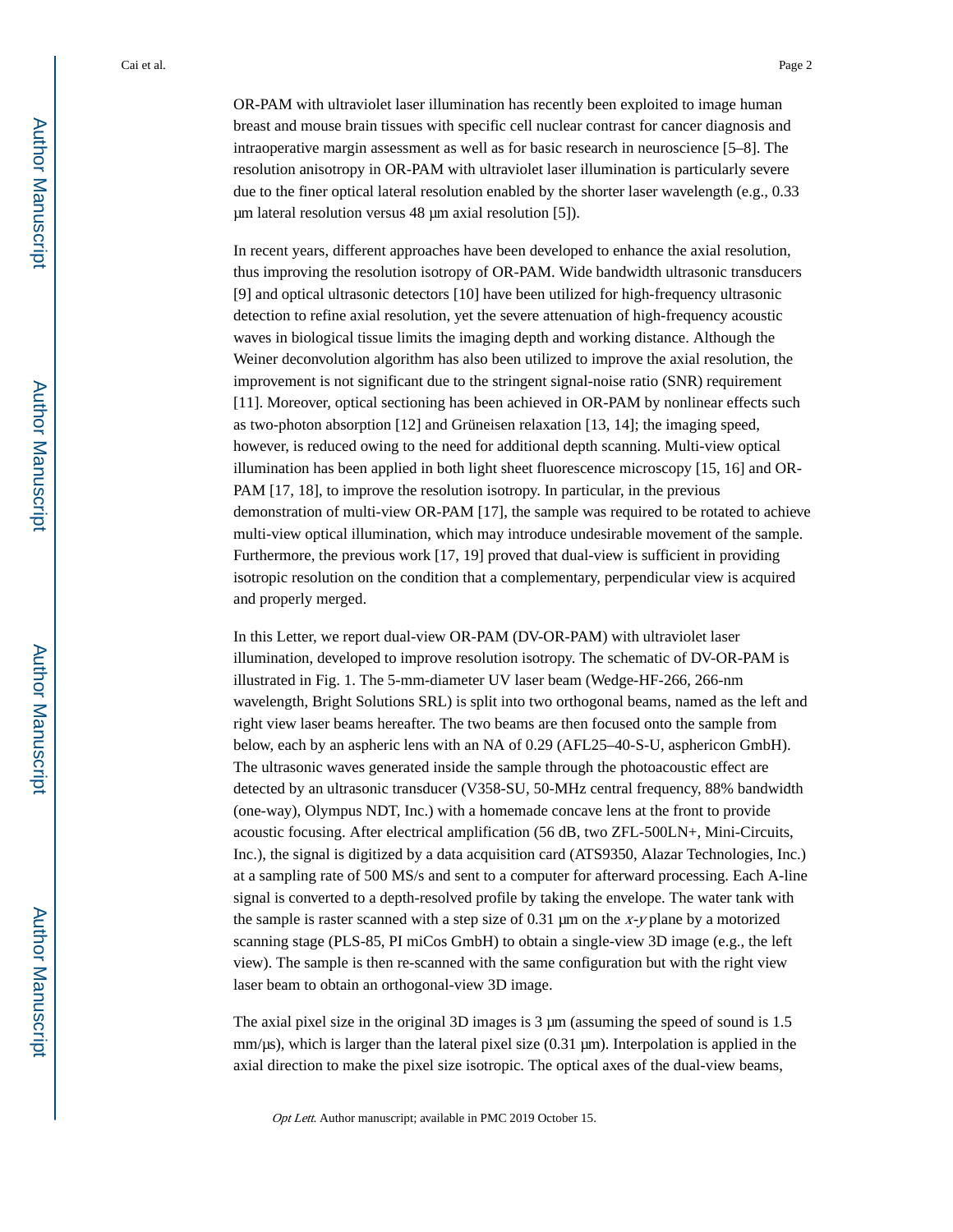together with the detection axis of the ultrasonic transducer, are coplanar on the  $x-z$  plane and symmetrically aligned with respect to the ultrasonic transducer axis, both with 45 degree tilt angles. The left and right view images are transformed to a coordinate system of the sample for image registration through an affine transformation, including both shear and translation transformations, as shown in Eq. 1, where  $x'$ ,  $y'$  and  $z'$  are the coordinates in the sample system; x, y, and z are the local coordinates for the two views;  $t_x$ ,  $t_y$  and  $t_z$  constitute the translation vector for the transformation matrix. The shear transformation is performed on the x-z plane. The x coordinate transformations for the left and right view images are  $x' =$  $x - z$  and  $x' = x + z$ , respectively. The effect of the shear transformation is illustrated in Figs. 1(b) and 1(c) for the left and right view images, respectively.

$$
\begin{bmatrix} x' \\ y' \\ z' \\ 1 \end{bmatrix} = \begin{bmatrix} 1 & 0 & \pm 1 & t_x \\ 0 & 1 & 0 & t_y \\ 0 & 0 & 1 & t_z \\ 0 & 0 & 0 & 1 \end{bmatrix} \begin{bmatrix} x \\ y \\ z \\ 1 \end{bmatrix}
$$
 (1)

Sub-resolution polystyrene beads with a 0.5 μm average diameter, together with a target to be imaged, were embedded in agarose gel as registration markers [20]. The beads were detected in the two view images and localized as point objects for registration. Values of  $t_x$ ,  $t_y$  and  $t_z$  in Eq. 1 are optimized by globally minimizing the total displacement between the corresponding registration point objects between the left and right view images.

The sub-resolution beads were also used to extract the point spread functions (PSFs) in the two view images. The single bead images were averaged over four acquisitions, and normalized to serve as the PSFs of the two view images. The PSFs were also affine transformed accordingly to co-register. The co-registered two view images and PSFs were then used for dual-view Richardson-Lucy deconvolution with 10 iterations [16, 20] to obtain a single dual-view image.

We used the sub-resolution beads to calibrate the resolutions of the original two images and the dual-view image. The volumetrically rendered 3D images of a single bead are shown in Figs. 2(a), 2(b), and 2(c) for the left view, the right view, and the dual view, respectively. Note that the original left and right view images were not affine transformed. The resolutions defined by the full width at half maximum are plotted in Fig. 2(d). The resolutions on the x-axis are 3.0 μm, 2.6 μm, and 1.8 μm for the left view, the right view, and the dual view, respectively. The resolutions on the y-axis are 1.7  $\mu$ m, 1.7  $\mu$ m and 1.3  $\mu$ m for the left view, the right view, and the dual view, respectively. The acoustically determined axial resolution of the original left and right view images, far worse than the optically defined lateral resolutions, is 37 μm, which account for the elongated bead profiles and resolution anisotropy (Figs. 2(a), 2(b)). Dual-view imaging greatly improved the axial resolution to 1.8 μm (i.e., by a factor of 20), making the bead profile nearly isotropic in 3D (blue bars in Fig. 2(d)). As the dual-view deconvolution is performed on the x-z plane, the x $z$  resolution isotropy—quantified as the ratio between the  $x$  and  $z$  resolution—is improved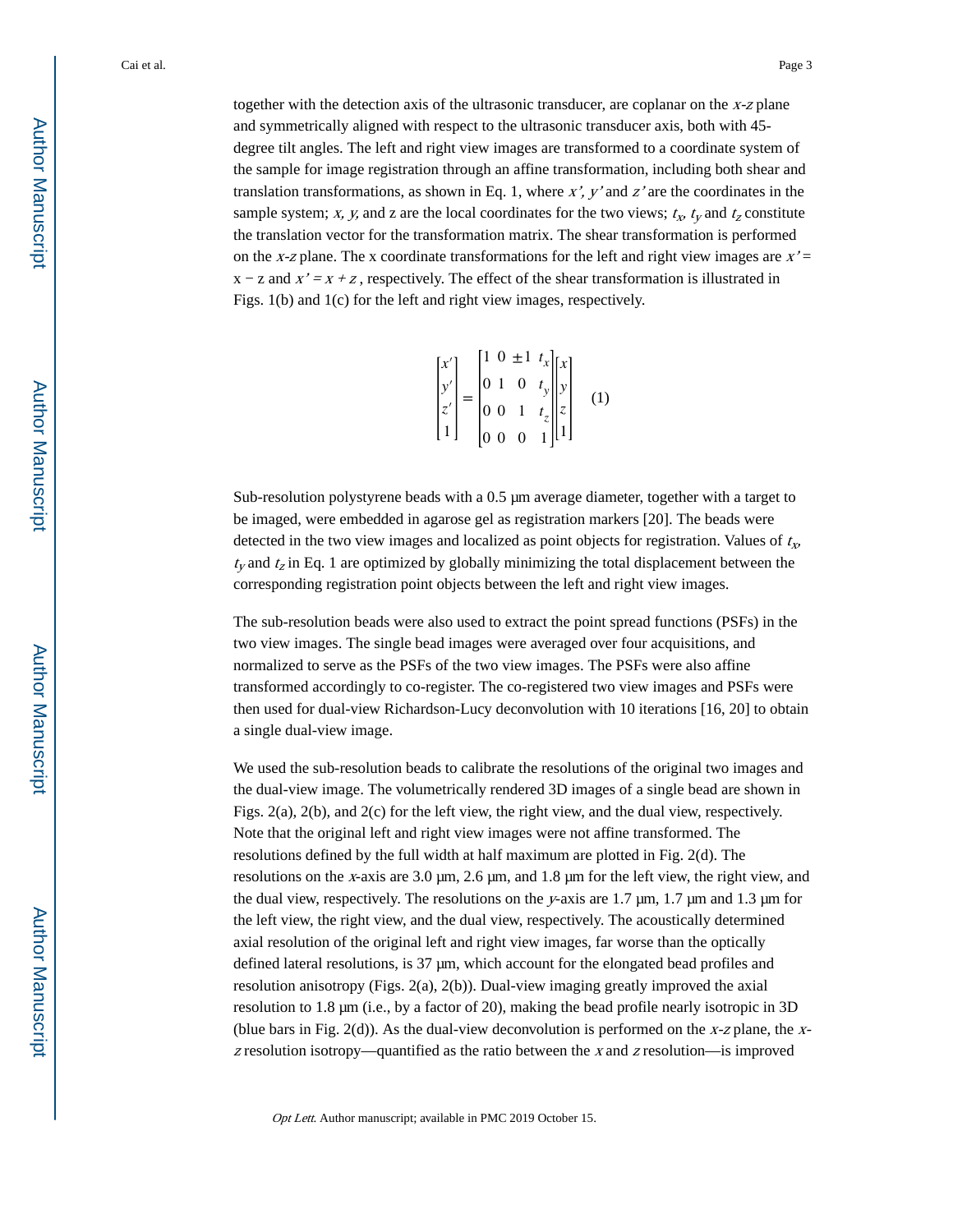from 12.3/14.2 (left view/right view) to 1.0. The resolutions in the original two views in the x direction are about  $\sqrt{2}$  larger than the resolutions in the y direction because of the oblique 45-degree illumination with respect to the z-axis. The resolution on the y-axis for oblique illumination is the same as normal incident illumination. In addition, the  $x$  and  $y$  resolutions are improved in the dual-view images due to deconvolution in the reconstruction algorithm.

To better demonstrate the performance of DV-OR-PAM, we made a 3D tissue phantom composed of 6-μm-diameter carbon fibers placed at different depths and orientations. The 3D images of the carbon fibers are shown in Figs. 3(a), 3(b), and 3(c) for the left view, the right view, and the dual view, respectively. A clearer carbon fiber network is revealed in the dual-view image due to the enhanced axial resolution and ~9 dB SNR improvement. The improved resolution isotropy in DV-OR-PAM can reveal finer depth information as shown in Figs. 3(d), 3(e), and 3(f), which are the y-z maximum amplitude projections (MAP) of the volumetric images shown in Figs. 3(a), 3(b), and 3(c). The carbon fibers at different depths are clearly revealed in the dual-view  $y$ -z MAP image, while in the original two  $y$ -z MAP images, the two carbon fibers are unresolved due to the poor axial resolution.

We imaged mouse brain slices of 200 μm thickness [6] to further validate DV-OR-PAM. To enlarge the imaging area, the step size was set as 0.62 μm with an imaging field of view over  $1 \text{ mm} \times 0.5 \text{ mm}$  along the x and y axes. The absorption contrast at the 266 nm wavelength in mouse brains is predominantly cell nuclei [8], which appear to be the brightest features in the images. The  $x-y$  MAP images of the mouse brain slice are shown in Figs. 4(a), 4(b), and 4(c) for the left view, the right view, and the dual view, respectively. To better visualize the improved image quality of DVOR-PAM, zoomed-in images of the red dashed boxes are shown in Figs. 4(d), 4(e), and 4(f). The cell nuclei can be better identified in the dual-view image with improvement in both resolution and SNR (by  $\sim$  10 dB). Specifically, the cell nuclear profile in the blue dashed boxes, which cannot be resolved in the original two images (Figs.  $4(g)$  and  $4(h)$ ), can be clearly revealed in the dual-view image as shown in Fig. 4(i). The detailed internal structure of the cell nuclei provided by DV-OR-PAM can potentially facilitate accurate cancer diagnosis [21, 22].

We have digitally extracted the image stacks on the  $x-y$  plane of the red dashed regions at five different depths with an interval of 3.1  $\mu$ m. The image stacks are shown in Figs. 4(j)-(l) for the left view, right view, and dual view images, respectively. In the original images, the image stacks at five different depths show a similar brightness because of the poor axial resolution, while in the dual-view image, different layers of cell nuclei are clearly demonstrated.

With the improved axial resolution, it is possible to reveal the accurate 3D shape of a cell nucleus as shown in Figs. 5(a)-(c), corresponding to the red dashed regions shown in Figs. 4(a)-(c). We quantitatively analyzed the cell nuclear volume, with a histogram plotted in Fig. 5(d). The average cell nuclear volumes are  $5312 \pm 2202 \mu m^3$  and  $6665 \pm 2253 \mu m^3$  for the left and right views, respectively. While in the dual-view image, the average cell nuclear volume is  $778 \pm 396 \,\text{\upmu m}^3$ , which is much closer to the realistic cell nuclear volume if an average diameter of 6 μm and a spherical shape are assumed [23]. Cell nuclear volumes and shapes are important diagnostic features for cancer diagnosis [24].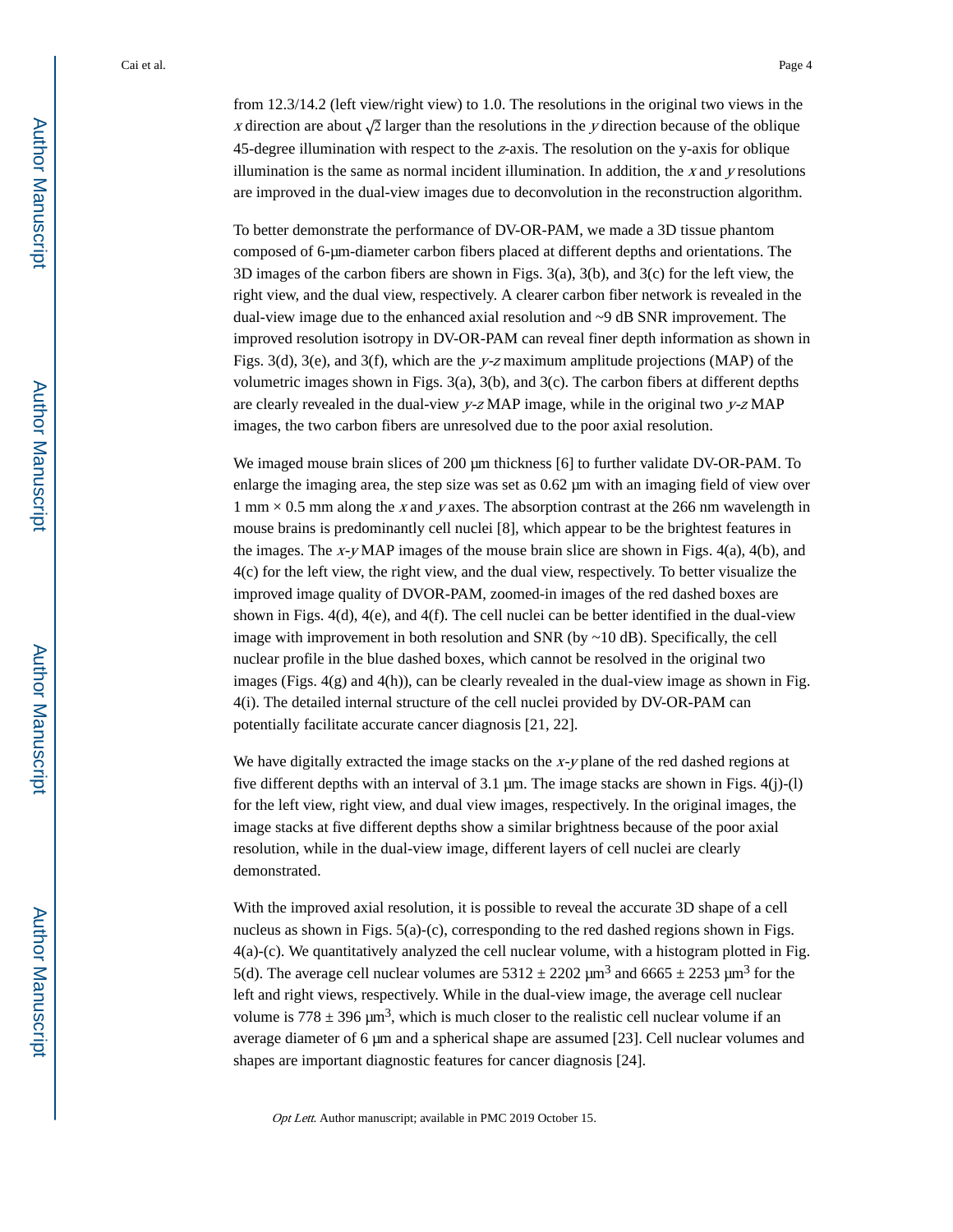In conclusion, a dual-view optical illumination for axial resolution improvement in OR-PAM was developed. Sub-resolution beads and carbon fiber phantoms were used to validate the axial resolution improvement and resolution isotropy. The SNR of the dual-view images was also improved. We used mouse brain slices to further demonstrate the efficacy of DV-OR-PAM for quantitative cell nuclear analysis. The DV-OR-PAM is a promising tool for cancer diagnosis by providing quantitative 3D cell nuclear information.

#### **Acknowledgments.**

D. Cai appreciates the support from China Scholarship Council. L. V. Wang has a financial interest in Microphotoacoustics, Inc., CalPACT, LLC, and Union Photoacoustic Technologies, Ltd., which, however, did not support this work.

Funding.

This work was sponsored by National Institutes of Health (NIH) Grants DP1 EB016986 (NIH Director's Pioneer Award), R01 CA186567 (NIH Director's Transformative Research Award), U01 NS090579 (NIH BRAIN Initiative), and U01 NS099717 (NIH BRAIN Initiative).

# **References**

- 1. Wang LV, and Yao J, Nat. Methods 13, 627(2016). [PubMed: 27467726]
- 2. Wang LV, and Hu S, Science 335, 1458–1462 (2012). [PubMed: 22442475]
- 3. Zhang C, Maslov KI, Hu S, Wang LV, Chen R, Zhou Q, and Shung KK, J. Biomed. Opt 17, 020501(2012). [PubMed: 22463018]
- 4. Hu S, Maslov K, and Wang LV, Opt. Lett 36, 1134–1136 (2011). [PubMed: 21479007]
- 5. Wong TT, Zhang R, Hai P, Zhang C, Pleitez MA, Aft RL, Novack DV, and Wang LV, Sci. Adv 3, e1602168(2017). [PubMed: 28560329]
- 6. Wong TT, Zhang R, Zhang C, Hsu H-C, Maslov KI, Wang L, Shi J, Chen R, Shung KK, and Zhou Q, Nat. Commun 8, 1386(2017). [PubMed: 29123109]
- 7. Yao D, Chen R, Maslov K, Zhou Q, and Wang LV, J. Biomed. Opt 17, 056004–056004 (2012). [PubMed: 22612127]
- 8. Yao D-K, Maslov K, Shung KK, Zhou Q, and Wang LV, Opt. Lett 35, 4139–4141 (2010). [PubMed: 21165116]
- 9. Strohm EM, Berndl ES, and Kolios MC, Photoacoustics 1, 49–53 (2013). [PubMed: 25302149]
- 10. Xie Z, Chen S-L, Ling T, Guo LJ, Carson PL, and Wang X, Opt. Express 19, 9027–9034 (2011). [PubMed: 21643156]
- 11. Zhang C, Maslov KI, Yao J, and Wang LV, J. Biomed. Opt 17, 116016(2012). [PubMed: 23123975]
- 12. Yamaoka Y, Nambu M, and Takamatsu T, Opt. Express 19, 13365–13377 (2011). [PubMed: 21747492]
- 13. Liu X, Wong TT, Shi J, Ma J, Yang Q, and Wang LV, Opt. Lett 43, 947–950 (2018). [PubMed: 29444034]
- 14. Wang L, Zhang C, and Wang LV, Phys. Rev. Lett 113, 174301(2014). [PubMed: 25379919]
- 15. Wu Y, Chandris P, Winter PW, Kim EY, Jaumouillé V, Kumar A, Guo M, Leung JM, Smith C, and Rey-Suarez I, Optica 3, 897–910 (2016). [PubMed: 27761486]
- 16. Preibisch S, Amat F, Stamataki E, Sarov M, Singer RH, Myers E, and Tomancak P, Nat. Methods 11, 645(2014). [PubMed: 24747812]
- 17. Zhu L, Li L, Gao L, and Wang LV, Optica 1, 217–222 (2014). [PubMed: 25558469]
- 18. Zhu L, Gao L, Li L, Wang L, Ma T, Zhou Q, Shung KK, and Wang LV, "Cross-optical-beam nonlinear photoacoustic microscopy," in Photons Plus Ultrasound: Imaging and Sensing 2014 (International Society for Optics and Photonics2014), p. 89433H.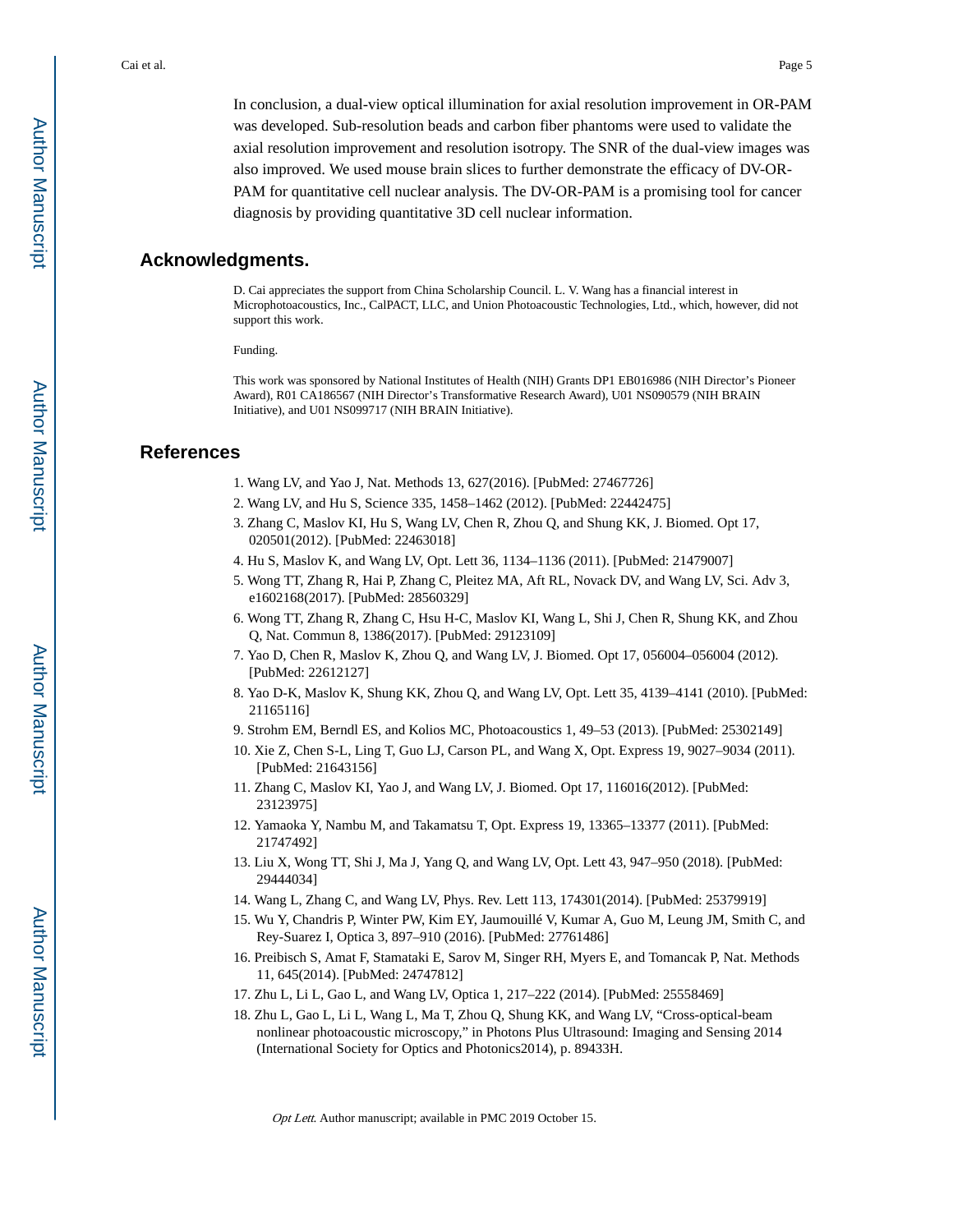- 19. Wu Y, Wawrzusin P, Senseney J, Fischer RS, Christensen R, Santella A, York AG, Winter PW, Waterman CM, and Bao Z, Nat. Biotechnol 31, 1032(2013). [PubMed: 24108093]
- 20. Preibisch S, Saalfeld S, Schindelin J, and Tomancak P, Nat. Methods 7, 418(2010). [PubMed: 20508634]
- 21. Backman V, Wallace MB, Perelman L, Arendt J, Gurjar R, Müller M, Zhang Q, Zonios G, Kline E, and McGillican T, Nature 406, 35(2000). [PubMed: 10894529]
- 22. Vona G, Sabile A, Louha M, Sitruk V, Romana S, Schütze K, Capron F, Franco D, Pazzagli M, and Vekemans M, Am. J. Pathol 156, 57–63 (2000). [PubMed: 10623654]
- 23. Bernhard W, and Granboulan N, Exp. Cell. Res 9, 19–53 (1963).
- 24. Zink D, Fischer AH, and Nickerson JA, Nat. Rev. Cancer 4, 677(2004). [PubMed: 15343274]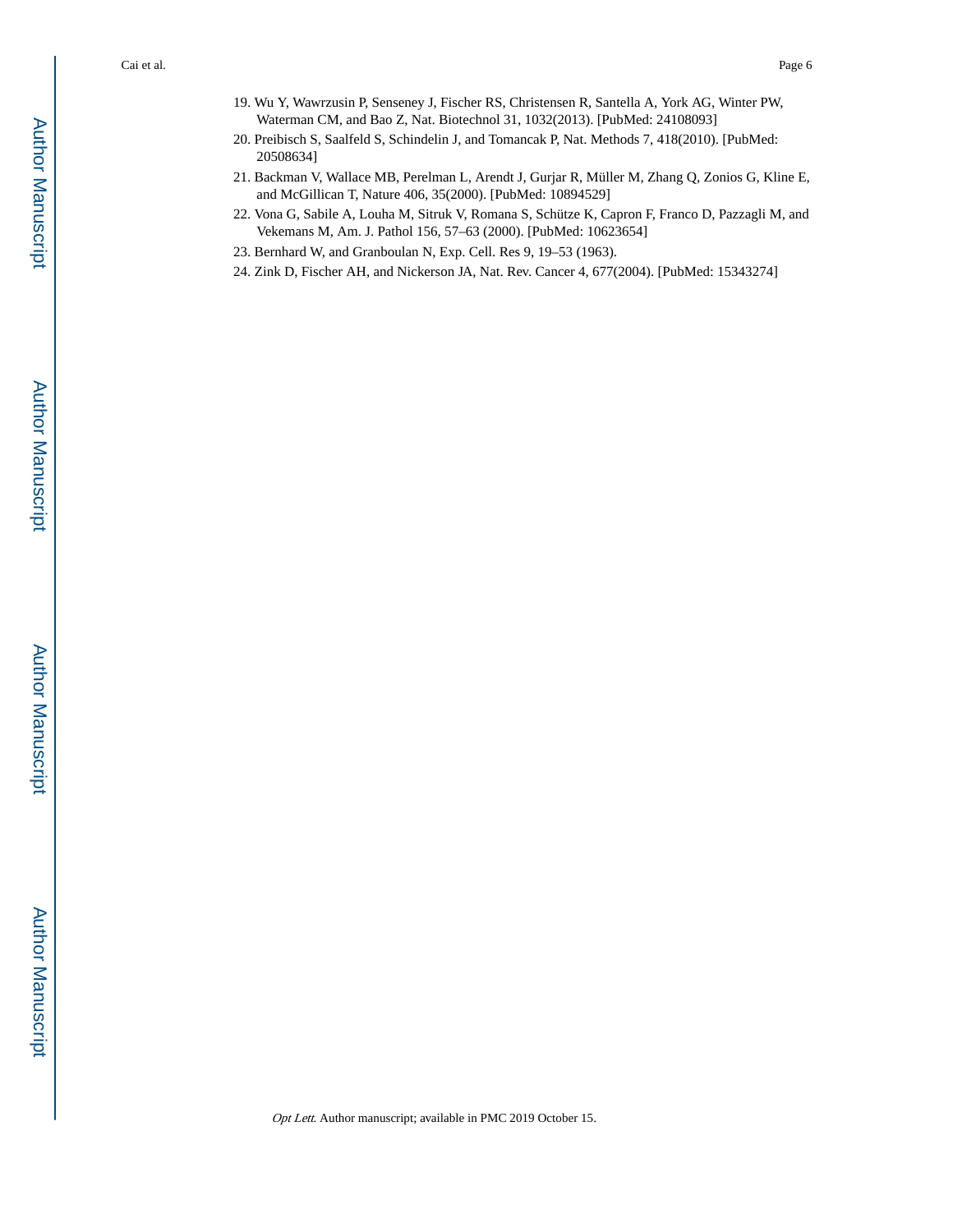

#### **Fig. 1.**

(a) Schematic of the DV-OR-PAM system. (b), (c) Shear transformed images in the purple dashed boxes for the left and right views, respectively. The corresponding original images are enclosed in the gray dashed boxes for comparison.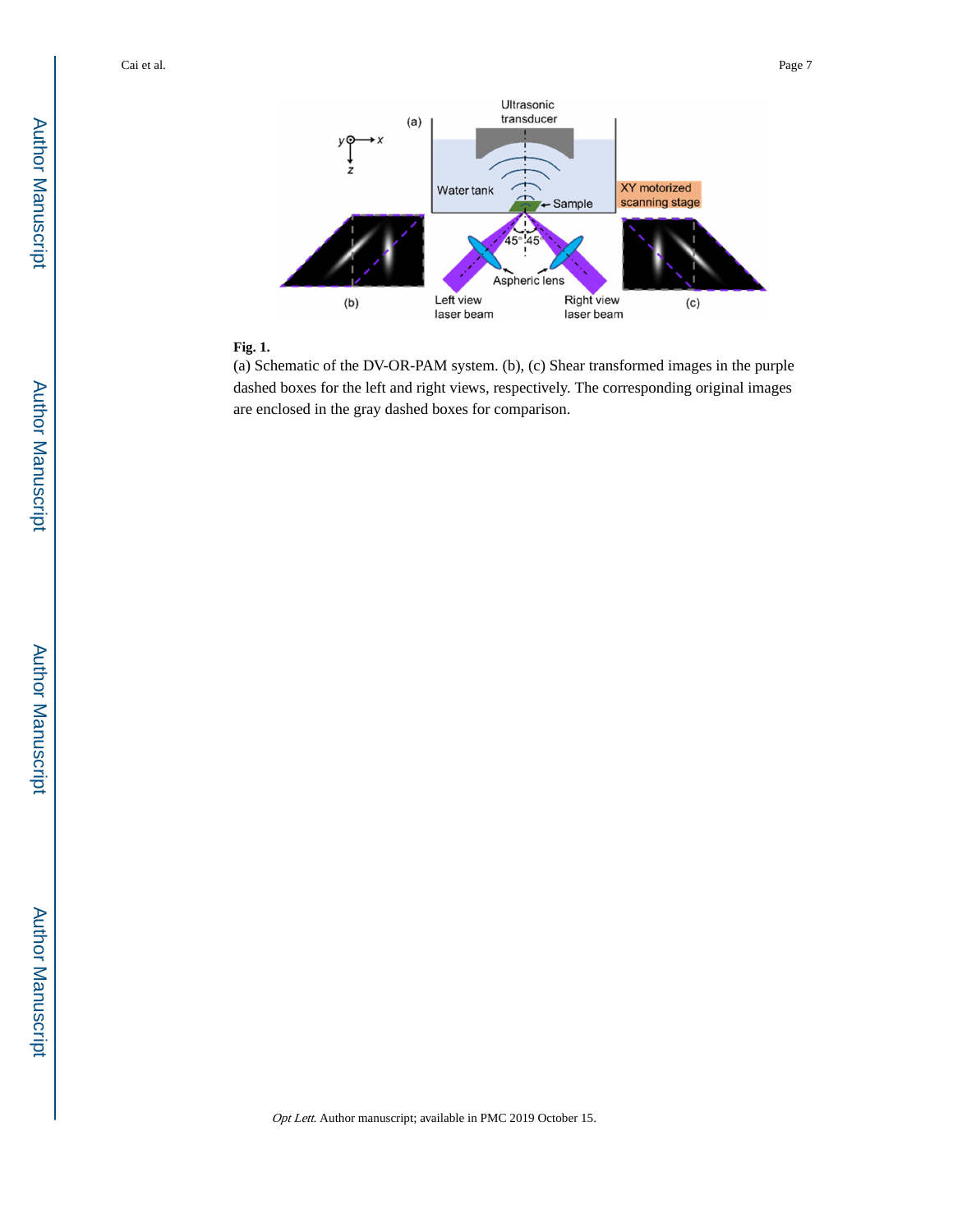

#### **Fig. 2.**

Resolution calibration for DV-OR-PAM using 0.5-μm-diameter beads as point objects. Volumetrically rendered bead images for (a) the left view, (b) the right view, and (c) the dual view, respectively. (d) Resolutions in the  $x$ ,  $y$ , and  $z$  directions for the left view, the right view, and the dual view images.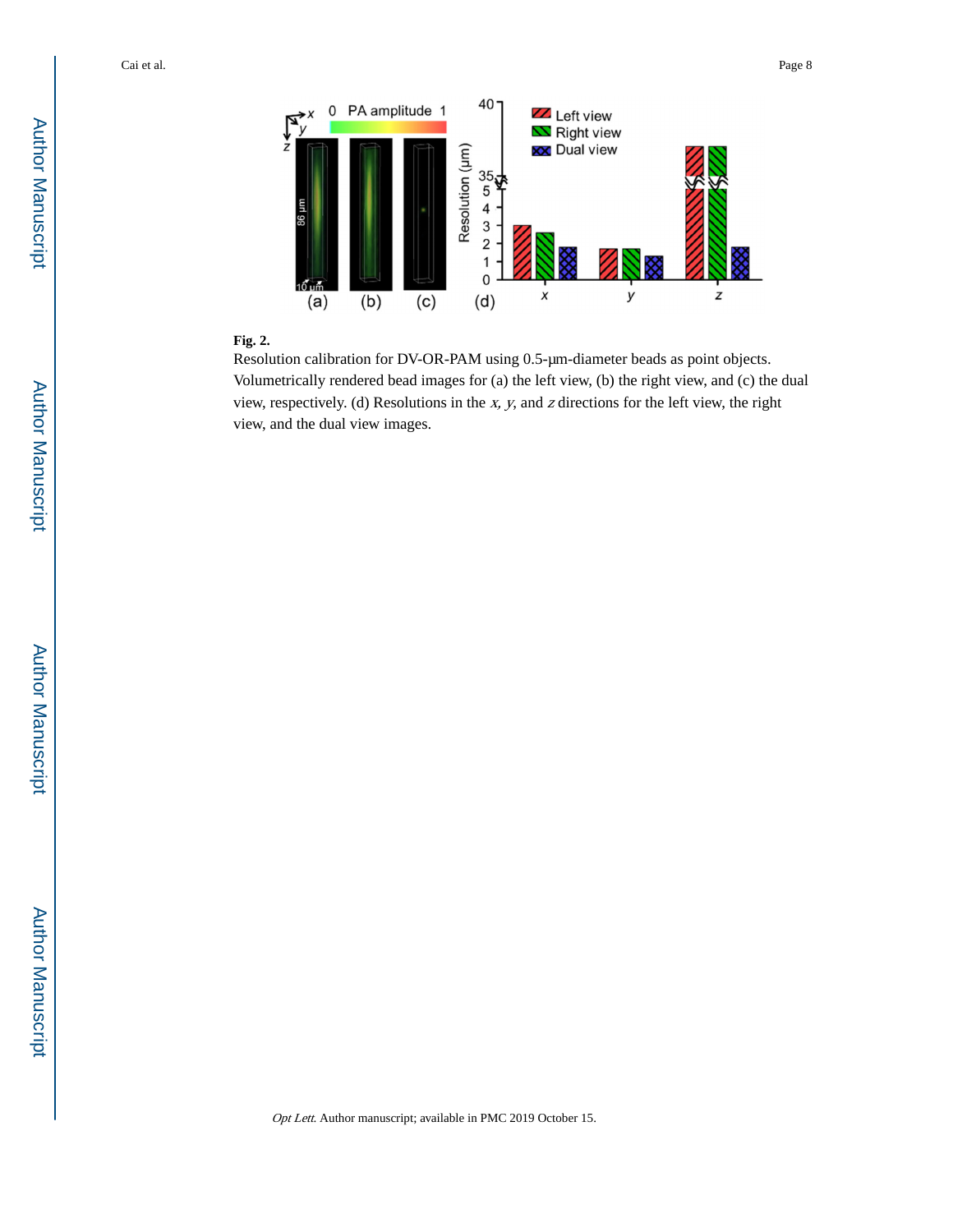

#### **Fig. 3.**

Imaging of four 6-μm-diameter carbon fibers (indicated by red arrows) with different depths and orientations. Volumetric carbon fiber images for (a) the left view, (b) the right view, and (c) the dual view. y-z MAP images to show the depth information for (d) the left view, (e) the right view, and (f) the dual view.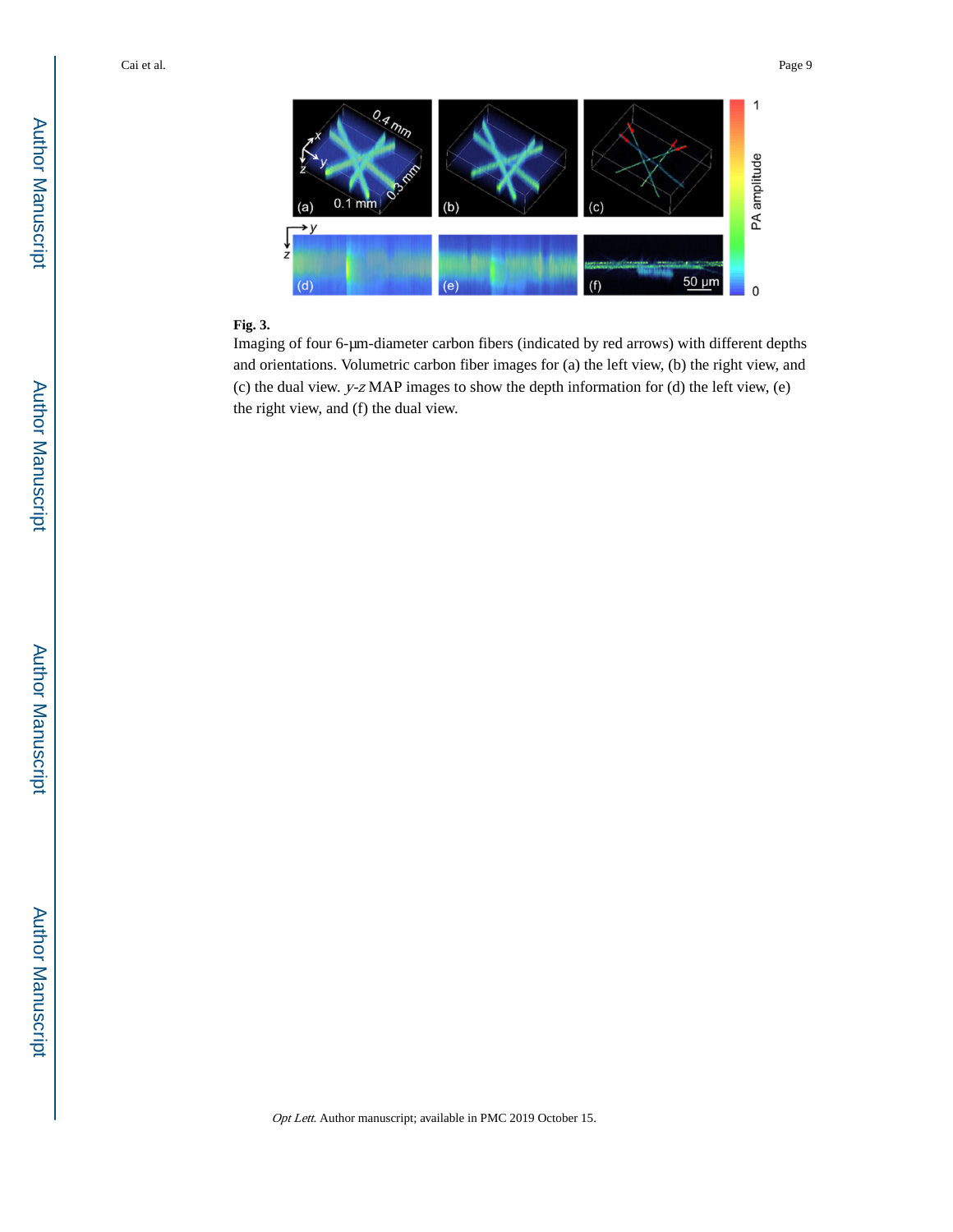

#### **Fig. 4.**

Imaging of a mouse brain slice. x-y MAP images for (a) the left view, (b) the right view, and (c) the dual view, respectively. (d)-(f) Zoomed-in red dashed regions of (a)-(c). (g)-(i) Zoomed-in blue dashed regions of (d)-(f), showing the cell nuclear profile. Digitally reconstructed x-y images of the red dashed regions at five different depths with an interval of 3.1 μm for (j) the left view, (k) the right view, and (l) the dual view, respectively.